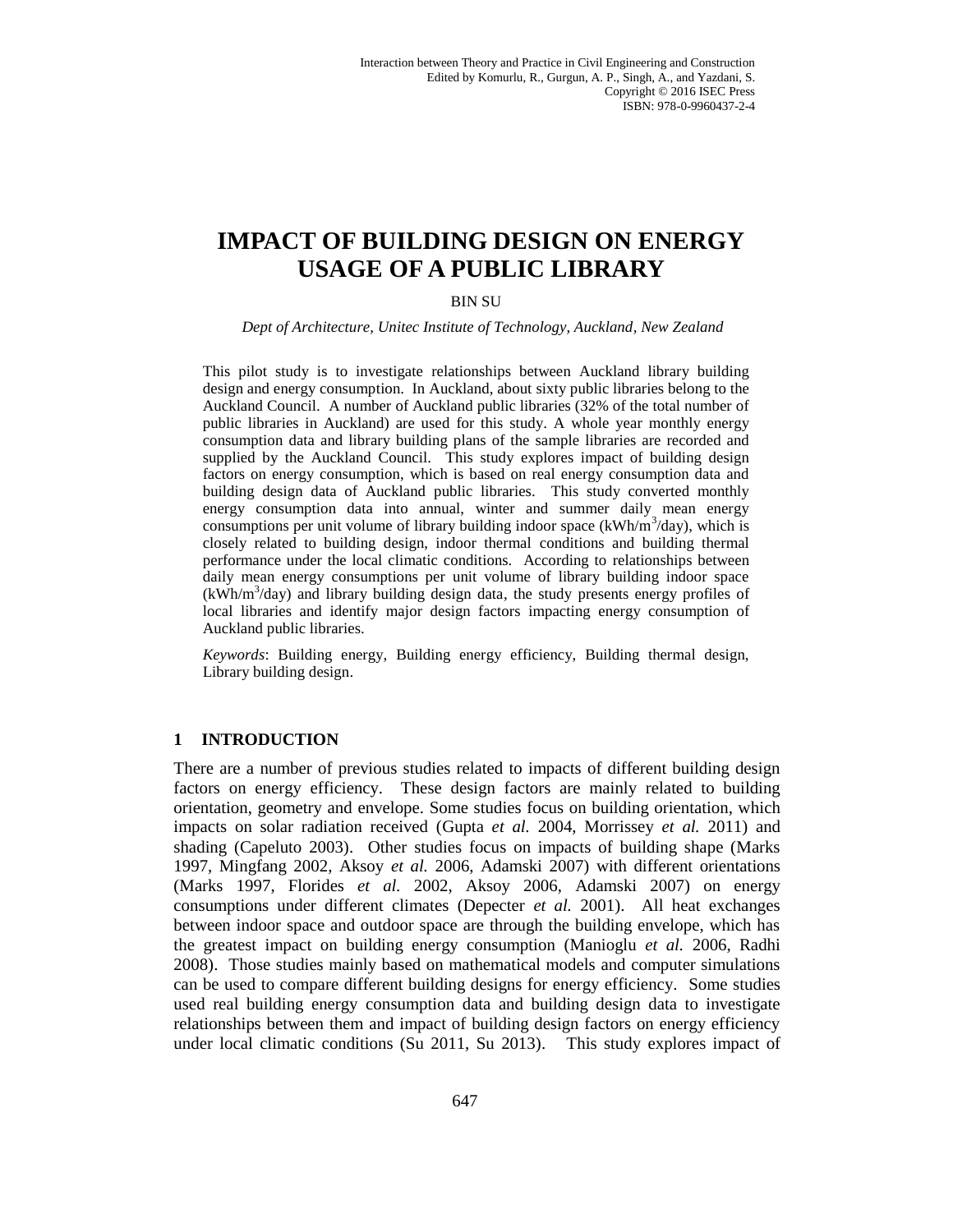library building design factors on energy consumption, which is based on real energy consumption data and building design data of Auckland public libraries. This study converted monthly energy consumption data into annual, winter and summer daily mean energy consumptions per unit volume of library building indoor space (kWh/m3/day), which is closely related to building thermal design, indoor thermal conditions and building thermal performance under the local climatic conditions.

## **2 ENERGY CONSUMPTION AND BUILDING DESIGN FACTORS**

#### **2.1 Energy Profiles**

Table 1 shows energy consumption data for the sample libraries. Winter energy consumptions of all sample libraries are more than 25% of annual energy consumptions during the 25% time of a year. The mean winter energy consumption is 30.6% of annual energy consumption in the range between 25.4% and 41.2% (see Figure 1). The mean summer energy consumption is 22% of annual energy consumption in the range between 14.1% and 26.3% (see Figure 1). The sample libraries generally use more energy during the winter than summer.

Figure 2 shows 12-months daily mean energy consumptions per unit volume of building indoor space  $(kWh/m^3/day)$  of the eighteen sample libraries. During the winter months from June to August or heating months from May to September, daily mean energy consumptions are higher than other months. During the summer, some libraries' daily mean energy consumptions are slightly higher than the months (March, April, October and November) without heating as some libraries use air-conditioning for space cooling during the summer. Figure 3 shows annual, winter and summer daily mean energy consumptions per unit volume of building indoor space  $(kWh/m^3/day)$ . Some sample libraries' monthly and annual energy consumptions are "outstanding" and significantly higher than the other libraries (see Figure 2, 3). The libraries No. 2, 3, 4, 8, 15 are the top five annual energy consumption libraries (see Figure 3). For the top five annual energy consumption libraries, the mean floor area is  $707\text{m}^2$  and significantly smaller than the other libraries  $(1479m^2)$ . Mean ratios of winter to annual energy consumptions of the top five annual energy consumption libraries and the other libraries are 29.9% and 30.9% respectively. Mean ratios of summer to annual energy consumptions of the top five annual energy consumption libraries and the other libraries are 23.3% and 21.6% respectively. They are close to mean ratios of winter (30.6%) and summer (22.0%) of all sample libraries. The mean ratio of building surface to volume of the top five annual energy consumption libraries is 0.45 and much higher than the other libraries (0.32). Annual, winter and summer daily mean energy consumptions per unit volume of building indoor space, and annual, winter and summer energy consumptions per unit area of building floor of the top five annual energy consumption libraries are significantly higher than the other libraries (see Table 2). Small library buildings potentially use more energy than large libraries as smaller library buildings have higher ratios of building surface to volume. A library building with a higher ratio has larger building surface area to lose more heat during the winter and get more heat gain during the summer per unit volume of building indoor space, which is not good for energy efficiency.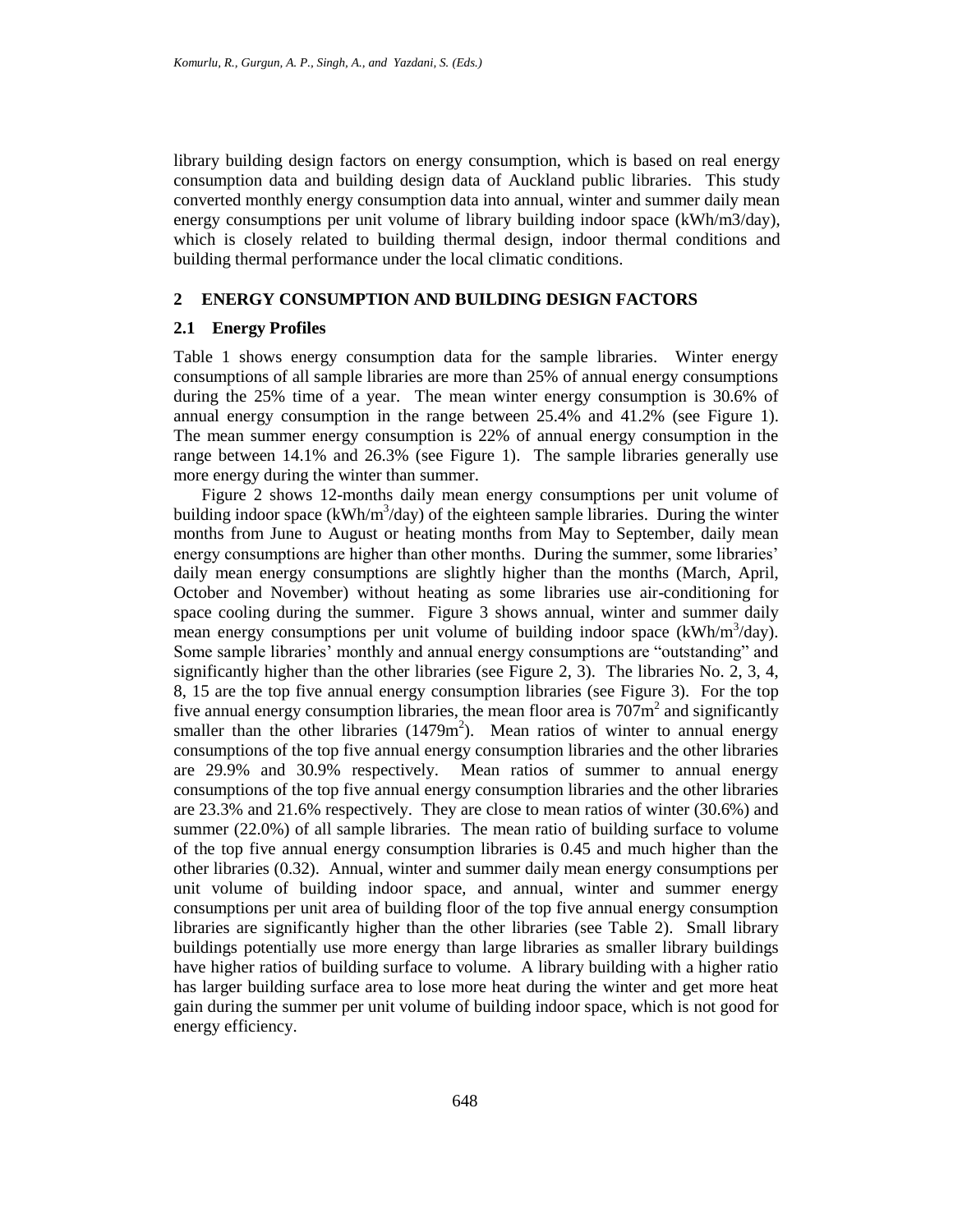The mean ratio of roof area to building volume of the top five annual energy consumption libraries is 0.28 and higher than the other libraries (0.2). The top five annual energy consumption library buildings are one or two stories buildings and the mean floor area is only  $707m^2$ . The mean ratio of window to wall area of the top five annual energy consumption libraries is 0.39 and higher than the other libraries (0.35). Windows are commonly weak elements for building thermal design. The thermal resistance (R-value) of a single glazed window (0.15  $\text{m}^2$  °C/W for aluminum window frame and  $0.19m^2$ °C/W for wooden or PVC window frame) is very low compared with walls  $(1.9\n-2.0m<sup>2</sup>°C/W)$  and roofs  $(2.9\n-3.5m<sup>2</sup>°C/W)$  in accordance with the current standard (SNZ 2009). A library building with a high ratio of building surface to volume potentially increases ratios of roof area to building volume and window to wall area, which is not good for building energy efficiency.



| Energy (kWh)             | Mean   | Range             |  |
|--------------------------|--------|-------------------|--|
| Annual                   | 182265 | 75048 - 369953    |  |
| Winter: Jun, Jul & Aug.  | 56278  | 19629 - 138504    |  |
| Winter/annual            | 30.6%  | 25.4% - 41.2%     |  |
| Summer: Dec, Jan & Feb.  | 39469  | 13198 - 65581     |  |
| Summer/annual            | 22.0%  | $14.1\% - 26.3\%$ |  |
| Winter/summer            | 1.5    | $1.0 - 2.9$       |  |
| Heating months: May-Sep. | 87118  | 31076 - 202805    |  |
| Heating months/annual    | 47.3%  | 40.8%-59.6%       |  |







Figure 2. Daily mean energy consumptions ( $kWh/m^3$ /day) for 12 months.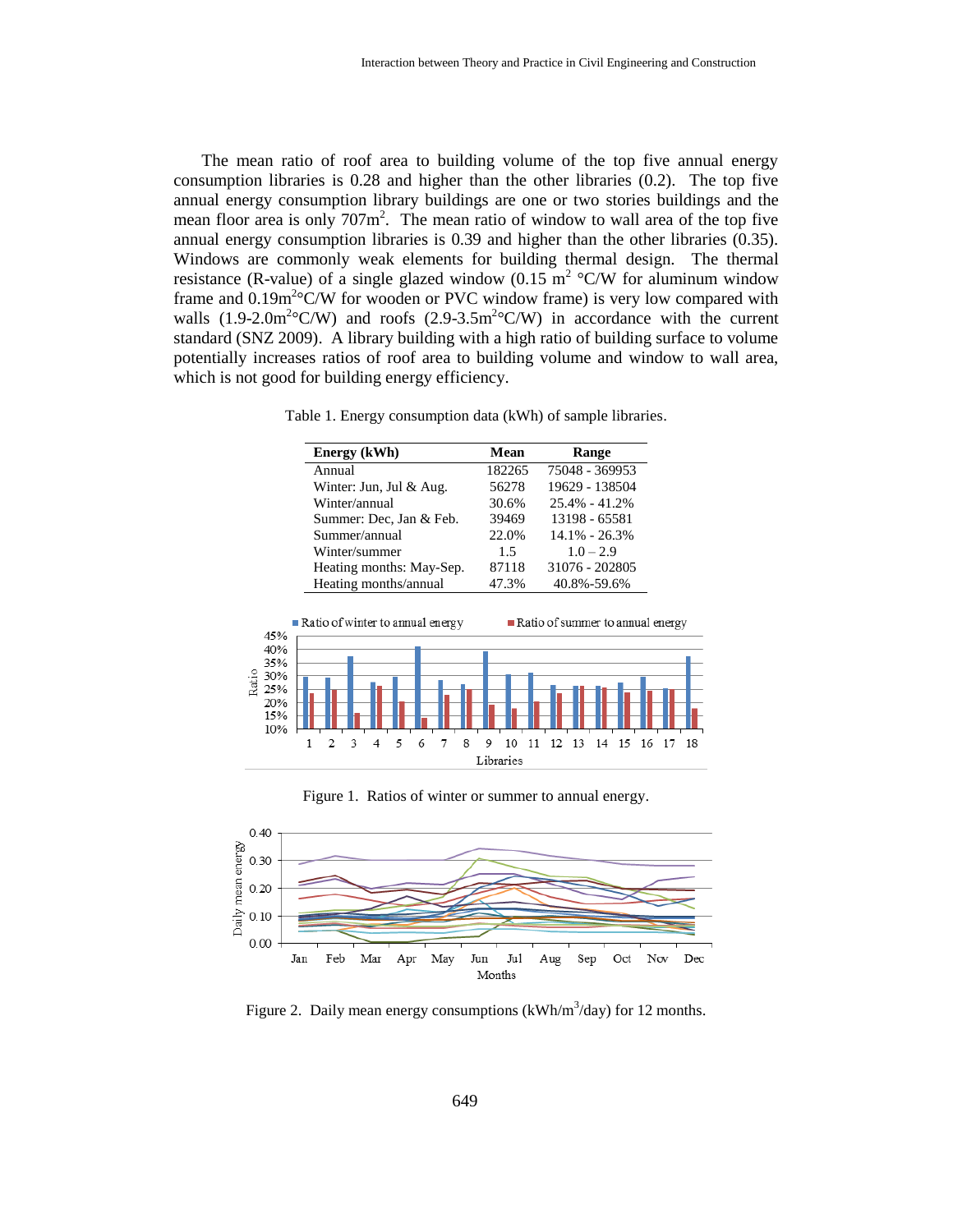

Figure 3. Daily mean energy consumptions ( $kWh/m<sup>3</sup>/day$ ) for annual, winter and summer.

Table 2. Energy consumption data ( $kWh/m<sup>3</sup>/day$ ) of top five energy consumption libraries.

| <b>Energy</b>          | 5 libraries | <b>Other libraries</b> | <b>Difference</b> |
|------------------------|-------------|------------------------|-------------------|
| Annual( $kWh/m^3$ day) | 0.2162      | 0.0897                 | 2.4 times         |
| Winter( $kWh/m^3day$ ) | 0.2525      | 0.1109                 | 2.3 times         |
| Summer $(kWh/m^3day)$  | 0.2008      | 0.0752                 | 2.7 times         |
| Annual( $kWh/m^2$ )    | 261         | 130                    | 2.0 times         |
| Winter( $kWh/m^2$ )    | 77          | 40                     | 1.9 times         |
| Summer $(kWh/m^2)$     | 61          | 28                     | 2.2 times         |

### **2.2 Building Design Factors**

The ratio of building surface to volume for a multi-story building with the permanent heating should be less than 0.3 for saving space heating energy (Liu 2000). Ratios of building surface to volume of the four libraries No.9, 11, 12, 16 are less than 0.3. The mean ratio of building surface to volume of the four libraries is 0.24 and much lower than other libraries (0.39). Annual, winter and summer daily mean energy consumptions per unit volume of building indoor space, and annual, winter and summer energy consumptions per unit are of building floor of the four libraries are significantly lower than the other libraries (see Table 3). Mean ratios of winter to annual energy consumptions of the four libraries and the other libraries are 31.7% and 30.3%. Mean ratios of summer to annual energy consumptions of the four libraries and the other libraries are 21.8% and 22.1%. They are close to mean ratios of winter (30.6%) and summer (22.0%) of the all sample libraries. Annual daily mean energy consumptions of the 4 libraries No. 9, 11, 12, 16, are significantly lower than other libraries (see Figure 7, 8) as their ratios of building surface to volume are much lower than others and less than 03. Annual daily mean energy consumption of the library No. 16 is the lowest one in all sample libraries and marginally lower than the other three libraries No. 9, No. 11 and No. 12. The library No. 16 has insulation and double-glazed windows. The other three libraries have insulation and signal-glazed windows.

Annual daily mean energy consumption per unit volume of building indoor space  $(0.2162kWh/m<sup>3</sup>day)$  of the top five annual energy consumption libraries No. 2, No. 3, No, 4, No. 8, No. 15 is 2.4 times of Annual daily mean energy consumption  $(0.0897kWh/m<sup>3</sup>day)$  of the other libraries as the mean ratio of building surface to volume (0.45) of the top five annual energy consumption libraries is significantly higher than other libraries (0.32). The top five annual energy consumption libraries have single glazed windows. Without insulation, annual energy consumption of the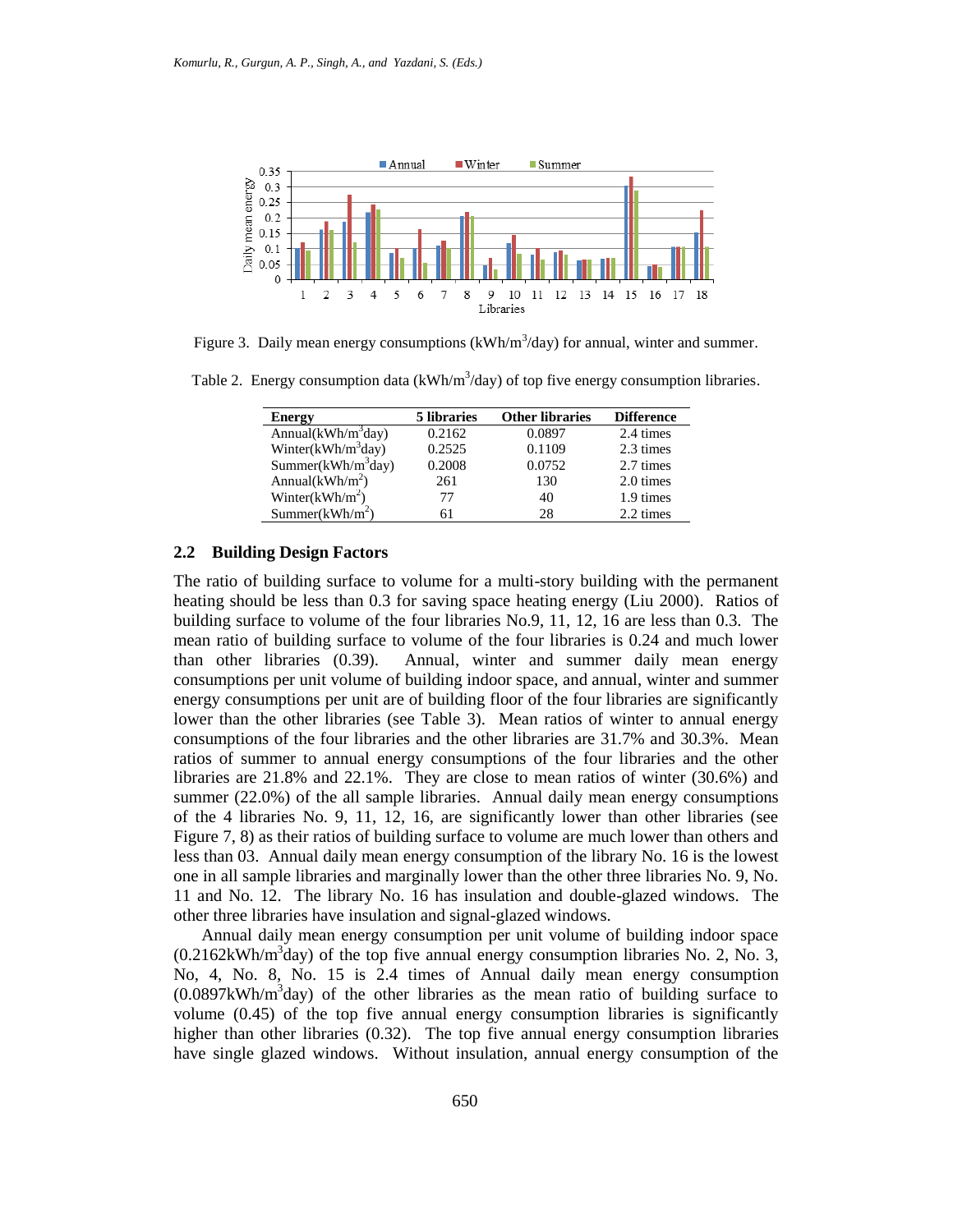library No.15 is higher than the other four libraries No. 2, No. 3, No. 4, No. 8. The library No. 8 is built in 2003 and has sufficient insulation in its envelope according to the building code. Annual energy consumption of the library No.8 with sufficient insulation is the third highest annual energy consumption because it has the highest ratio of building surface to volume (0.55) in all sample libraries. According the current standard, a new library will have sufficient insulation in the building envelope and double glazed window. Decreasing ratio of building surface to volume through designs of building size, sharp, geometry, building envelope and elements is crucial to reduce library building energy consumption. Ratio of building surface to volume should be considered as the first level design factor for future library building energy efficiency.

| <b>Energy</b>               | <b>4 Libraries</b> | <b>Other libraries</b> | <b>Difference</b> |
|-----------------------------|--------------------|------------------------|-------------------|
| Annual $(kWh/m^3day)$       | 0.0644             | 0.1421                 | 45.3%             |
| Winter( $kWh/m^3day$ )      | 0.0789             | 0.1706                 | 46.2%             |
| Summer $(kWh/m^3day)$       | 0.0559             | 0.1207                 | 46.3%             |
| Annual( $kWh/m^2$ )         | 96                 | 186                    | 51.6%             |
| Winter( $kWh/m^2$ )         | 29                 | 56                     | 51.8%             |
| Summer(kWh/m <sup>2</sup> ) | 21                 |                        | 51.2%             |



Figure 7. Energy consumptions and insulation.



Figure 8. Energy consumptions and double glazed window.

## **3 CONCLUSIONS**

Based on energy data of the eighteen sample libraries, the mean winter energy consumption of Auckland public libraries is about 30% of annual energy consumptions and the mean summer energy consumption of Auckland public libraries is about 22% of annual energy consumptions during the 25% time of a year. Auckland public libraries